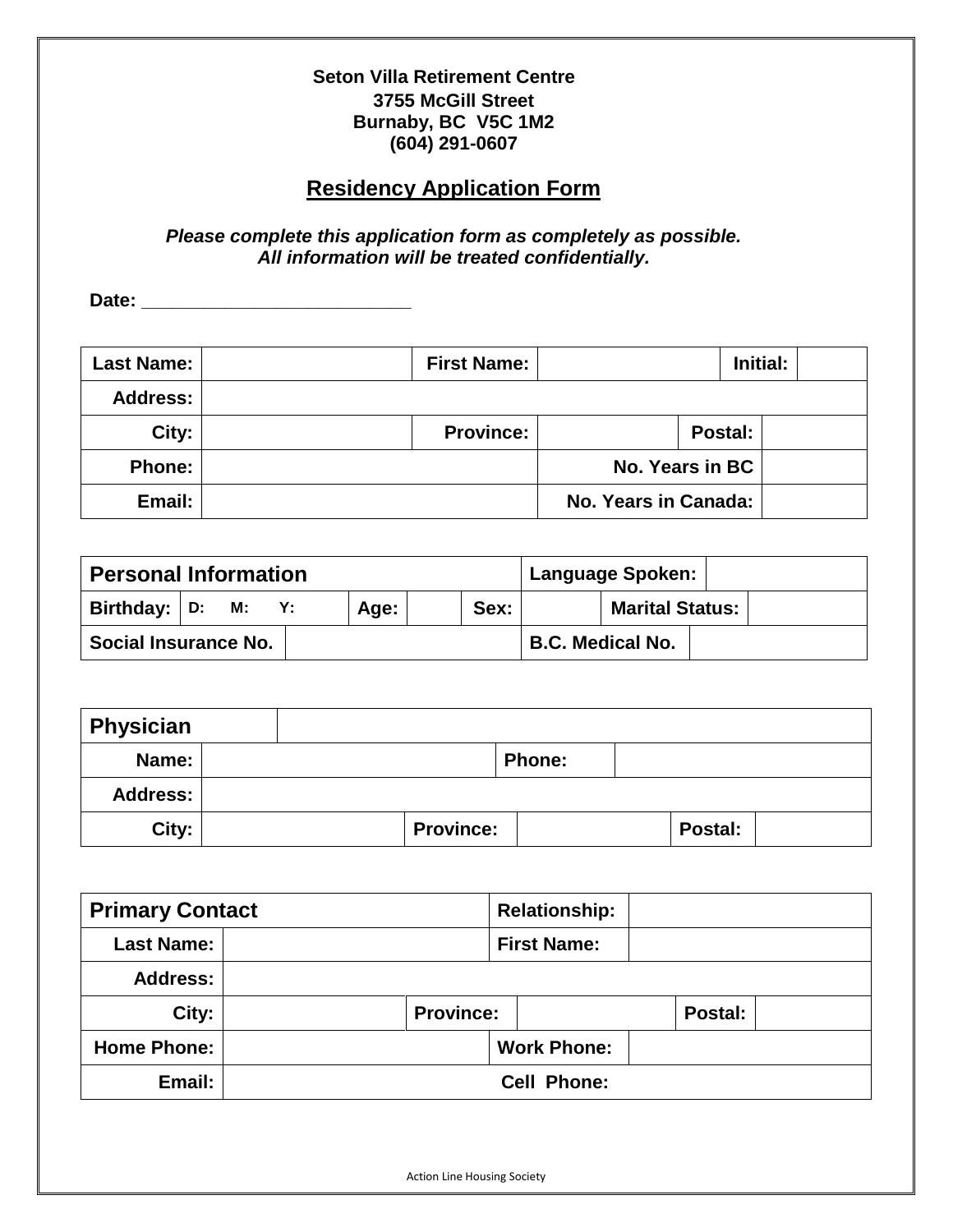| <b>Secondary Contact</b> |                    |                  | <b>Relationship:</b> |         |  |  |
|--------------------------|--------------------|------------------|----------------------|---------|--|--|
| <b>Last Name:</b>        |                    |                  | <b>First Name:</b>   |         |  |  |
| <b>Address:</b>          |                    |                  |                      |         |  |  |
| City:                    |                    | <b>Province:</b> |                      | Postal: |  |  |
| <b>Home Phone:</b>       |                    |                  | <b>Work Phone:</b>   |         |  |  |
| Email:                   | <b>Cell Phone:</b> |                  |                      |         |  |  |

We will only contact one person in case of an emergency. It is up to that person to contact any other persons.

Seton Villa provides a supportive housing environment, where seniors can live as independently as possible. We encourage our residents to be as active as possible and to become part of our larger Seton Villa family. We also encourage residents to assist in volunteer opportunities where possible. It is important that future residents see themselves as fitting into the Seton environment.

Do you currently:  $\Box$  rent  $\Box$  own  $\Box$  live with family

## **When do you wish to move to Seton Villa?**

 $\Box$  as soon as possible  $\Box$  within 3 – 6 months  $\Box$  within 6 – 12 months

*When considering submitting an application for residency at Seton Villa, please plan to be ready to move in within six (6) months to one year.*

*New residents (single) move to Seton Villa into our smallest suite. Once you are a resident of Seton Villa you may wish to move internally into a more desired suite. The first internal suite change is free of charge, however, any suite change after is at the cost of \$500.00 per move. Please indicate below your desired suite and if you wish to be placed on the internal wait list once you are a resident.*

# **Desired Suite for Internal Waitlist** (Check all that apply):

- $\Box$  medium suite (307 313 sq. ft.)
- $\Box$  corner double suite  $(497 514$  sq. ft.) \*\*
- small bachelor (350 383 sq. ft.) (*kitchen*)
- large bachelor (480 483 sq. ft.) (*kitchen*)
- small one bedroom suite (534 541 sq. ft.) (*kitchen*) \*\*
- large one bedroom suite (644 648 sq. ft.) (*kitchen*)\*\*
	- *\*\* Priority is given to couples for the 1 bedroom suites*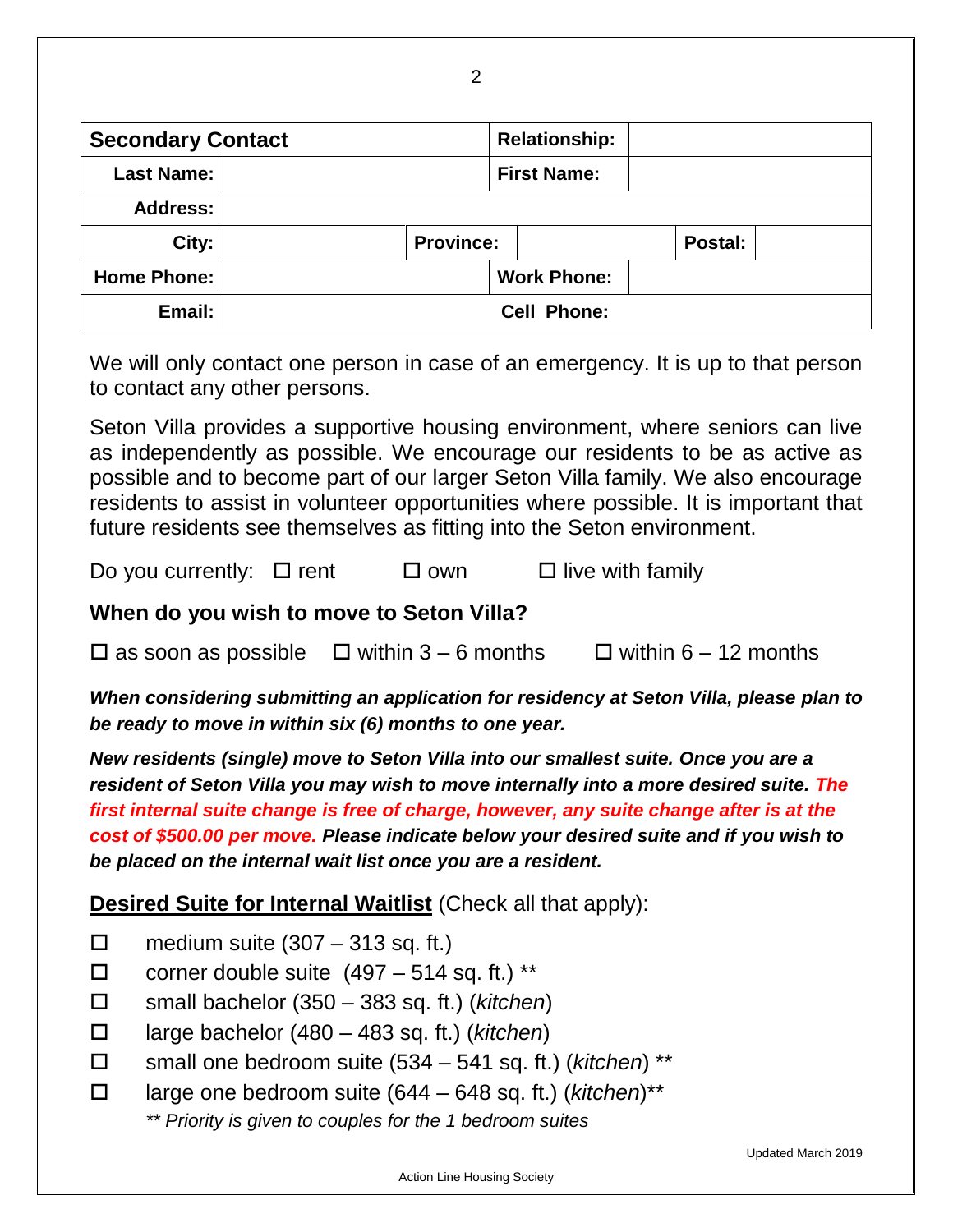# **Health Status Assessment:**

Please note: Care services, except medication assistance, can be purchased directly from Seton Villa or as authorized by Fraser Health. Individualized care plans can be worked out based on resident's needs.

| General Health:<br>$\square$ excellent                                                                                                                                                                                                             |  | $\square$ good | $\Box$ fair        |  |  |  |  |  |
|----------------------------------------------------------------------------------------------------------------------------------------------------------------------------------------------------------------------------------------------------|--|----------------|--------------------|--|--|--|--|--|
| Have you been hospitalized within the last year?<br>$\square$ yes<br>$\square$ no                                                                                                                                                                  |  |                |                    |  |  |  |  |  |
| If yes, please indicate the reason and your length of stay in hospital                                                                                                                                                                             |  |                |                    |  |  |  |  |  |
| <b>Physical Limitations:</b> (list any that apply)                                                                                                                                                                                                 |  |                |                    |  |  |  |  |  |
|                                                                                                                                                                                                                                                    |  |                |                    |  |  |  |  |  |
| (Note that Seton Villa cannot accommodate Wheelchairs)                                                                                                                                                                                             |  |                |                    |  |  |  |  |  |
| Mobility: Check all that apply to you:                                                                                                                                                                                                             |  |                |                    |  |  |  |  |  |
| $\Box$ I walk without aides $\Box$ I use a cane<br>$\Box$ I use a walker<br>$\Box$ I can walk one flight of stairs without difficulty<br>$\Box$ I cannot walk one flight of stairs easily<br>$\Box$ I don't usually experience shortness of breath |  |                |                    |  |  |  |  |  |
| $\Box$ I use oxygen if yes, indicate: $\Box$ in room<br>$\Box$ I can get in/out of a chair without assistance                                                                                                                                      |  |                | $\square$ portable |  |  |  |  |  |

 $\Box$  I require occasional assistance to get in/out of a chair

**Personal Care:** (Check all that apply):

| <b>Bathing:</b> | $\Box$ | no assistance required |  |
|-----------------|--------|------------------------|--|
|-----------------|--------|------------------------|--|

 $\Box$  require assistance in/out of tub

 $\square$  require assistance with bathing

**Dressing:** □ no assistance required

- $\square$  require minimal assistance
- $\Box$  require regular assistance with dressing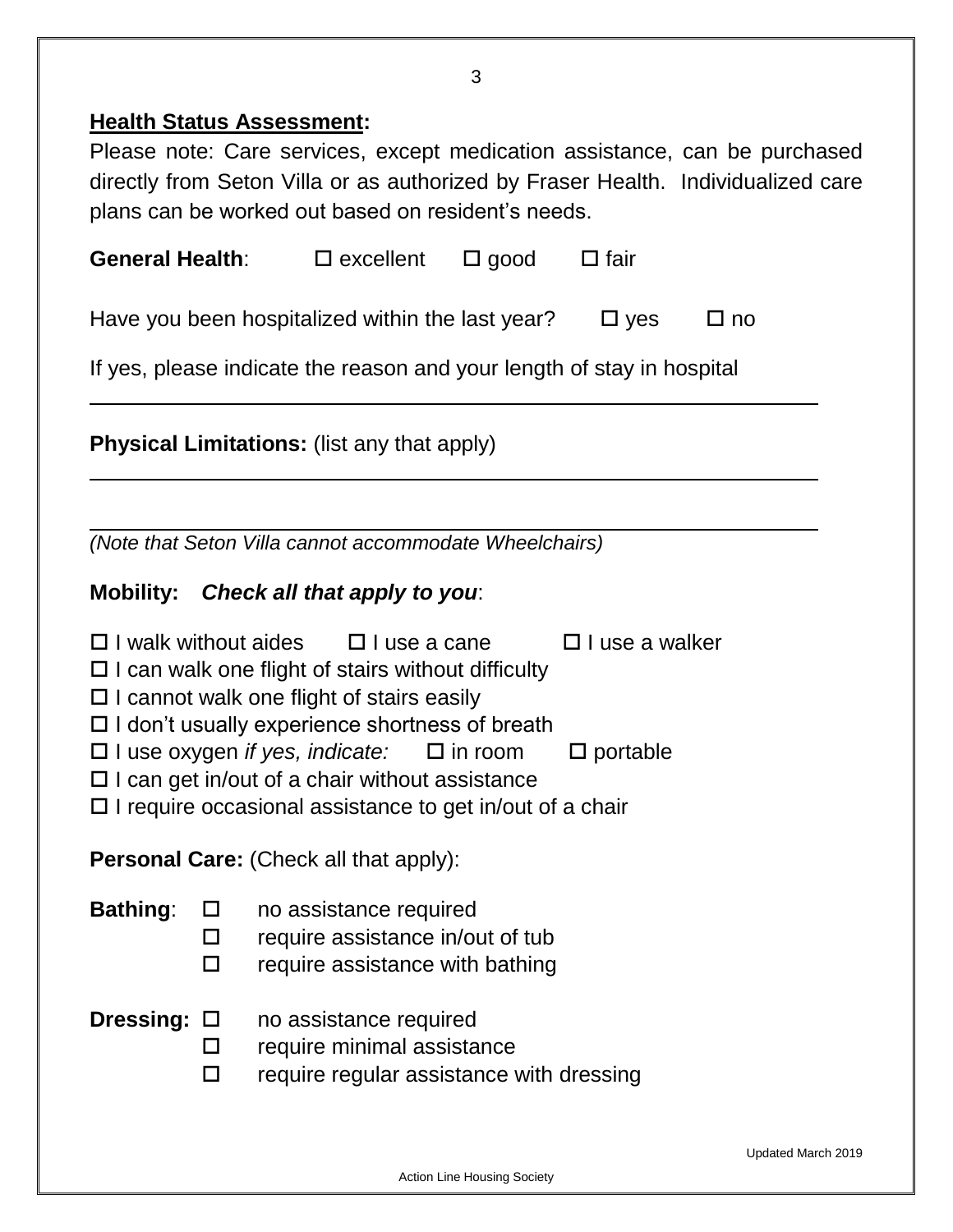|                                                                                                                                                                                                                                                                                 |                                                                                                                 | 4                                                                                                                                                  |                                                                                                        |                                                                        |  |  |  |  |  |
|---------------------------------------------------------------------------------------------------------------------------------------------------------------------------------------------------------------------------------------------------------------------------------|-----------------------------------------------------------------------------------------------------------------|----------------------------------------------------------------------------------------------------------------------------------------------------|--------------------------------------------------------------------------------------------------------|------------------------------------------------------------------------|--|--|--|--|--|
| Eating:                                                                                                                                                                                                                                                                         | no assistance required<br>0<br>some assistance required<br>$\Box$<br>I have special diet requirements<br>$\Box$ |                                                                                                                                                    |                                                                                                        |                                                                        |  |  |  |  |  |
| <b>Medication:</b>                                                                                                                                                                                                                                                              | $\Box$<br>$\Box$<br>$\Box$                                                                                      | no assistance required                                                                                                                             | need to be reminded to take medications<br>need medications to be administered to me                   |                                                                        |  |  |  |  |  |
| Do you receive home support services?<br>$\square$ yes<br>$\Box$ no<br>If yes, what is your client fee?                                                                                                                                                                         |                                                                                                                 |                                                                                                                                                    |                                                                                                        |                                                                        |  |  |  |  |  |
|                                                                                                                                                                                                                                                                                 |                                                                                                                 | Do you receive assistance with any of the following activities?                                                                                    |                                                                                                        |                                                                        |  |  |  |  |  |
| <b>Meal Preparation</b><br>Cleaning<br>Laundry<br>Shopping<br><b>Bathing</b>                                                                                                                                                                                                    |                                                                                                                 |                                                                                                                                                    | $\square$ yes<br>$\Box$ yes $\Box$ no<br>$\Box$ yes $\Box$ no<br>$\Box$ yes $\Box$ no<br>$\square$ yes | $\Box$ no<br>$\Box$ no                                                 |  |  |  |  |  |
| Do you have a Pacemaker?                                                                                                                                                                                                                                                        |                                                                                                                 |                                                                                                                                                    | $\square$ yes                                                                                          | $\Box$ no                                                              |  |  |  |  |  |
| $\Box$ yes $\Box$ no $\Box$ occasionally<br>Do you smoke?<br>*Effective January 2000, Seton Villa became a non-smoking building. No<br>smoking is allowed anywhere on the premises or balconies. Smoking is only<br>allowed in designated smoking area outside of the building. |                                                                                                                 |                                                                                                                                                    |                                                                                                        |                                                                        |  |  |  |  |  |
|                                                                                                                                                                                                                                                                                 |                                                                                                                 | Is there any other information related to your health status that would be useful for us                                                           |                                                                                                        |                                                                        |  |  |  |  |  |
|                                                                                                                                                                                                                                                                                 |                                                                                                                 |                                                                                                                                                    |                                                                                                        |                                                                        |  |  |  |  |  |
|                                                                                                                                                                                                                                                                                 |                                                                                                                 | Do you have any of the following in place?<br><b>MOST Order: Medical Orders for Scope of Treatment</b><br>(Formerly known as 'Do not resuscitate') | $\square$ yes                                                                                          | $\square$ no                                                           |  |  |  |  |  |
|                                                                                                                                                                                                                                                                                 |                                                                                                                 |                                                                                                                                                    | $\square$ yes<br>$\square$ yes<br>$\square$ yes<br>$\square$ yes<br>$\square$ yes                      | $\Box$ no<br>$\square$ no<br>$\Box$ no<br>$\square$ no<br>$\square$ no |  |  |  |  |  |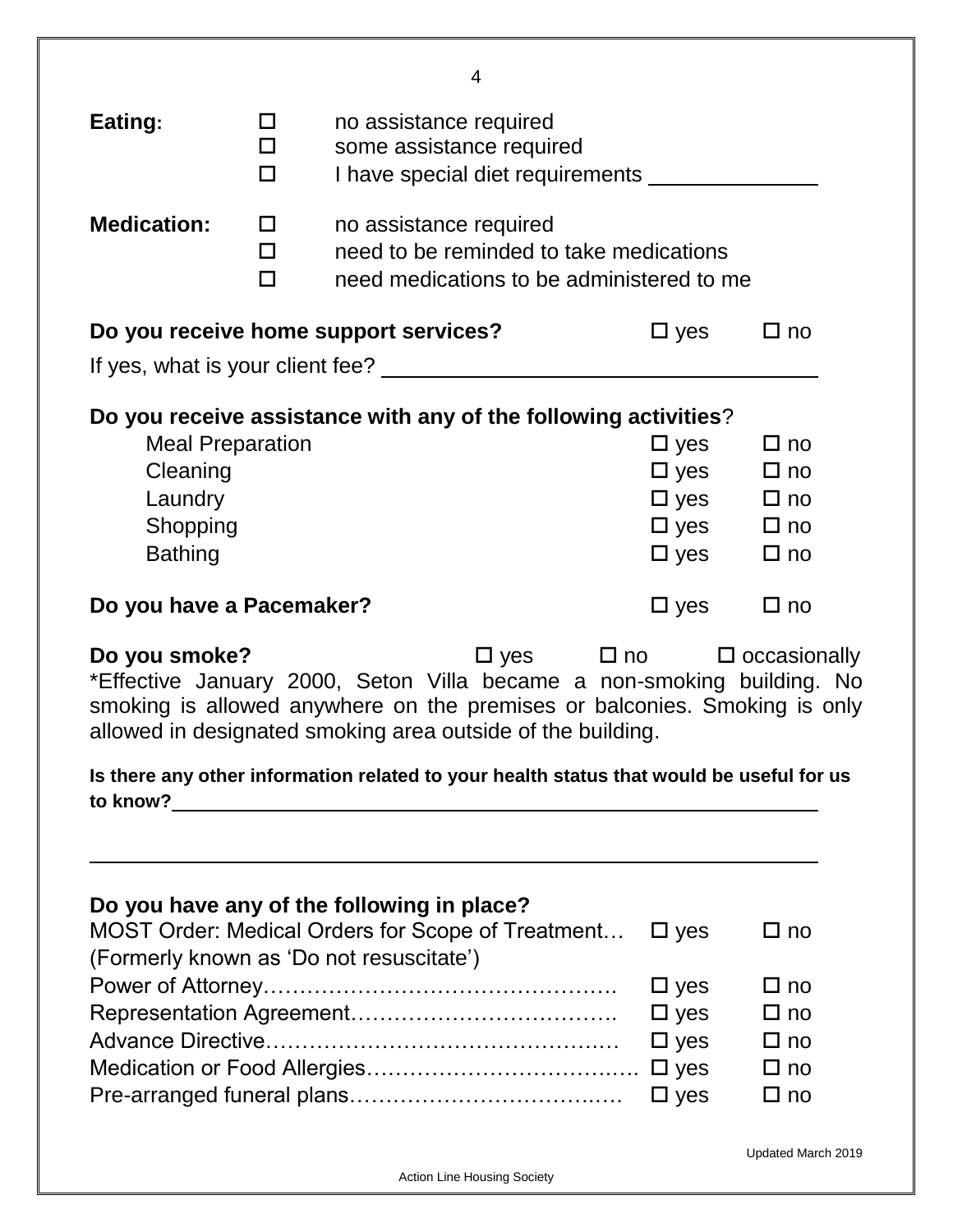| Transportation:                                                                                                                                                                                                                                                                                                                                                                       | $\Box$ drive own car<br>$\square$ use public transportation<br>$\Box$ rely on others for transportation |                 |           |  |  |  |
|---------------------------------------------------------------------------------------------------------------------------------------------------------------------------------------------------------------------------------------------------------------------------------------------------------------------------------------------------------------------------------------|---------------------------------------------------------------------------------------------------------|-----------------|-----------|--|--|--|
| Do you require parking?<br>*Rent for parking space is extra                                                                                                                                                                                                                                                                                                                           |                                                                                                         | $\square$ yes   | $\Box$ no |  |  |  |
| Seton Villa strives to remain free of bed bugs and is very proactive in ensuring<br>that we are bed bug free. Applicants who have being exposed to bed bugs will<br>have to follow certain procedures prior to moving to Seton Villa. All residents<br>must purchase bed bug covers from Seton Villa, and the appropriate size<br>covers will be placed in your suite on move in day. |                                                                                                         |                 |           |  |  |  |
| Have you ever been exposed to bed bugs?                                                                                                                                                                                                                                                                                                                                               |                                                                                                         | $\square$ yes   | $\Box$ no |  |  |  |
| Please advise what size bed you will have when you move into Seton Villa.<br>$\square$ Double<br>$\square$ Single/Twin                                                                                                                                                                                                                                                                |                                                                                                         | $\square$ Queen |           |  |  |  |
| Name special interest, hobbies or volunteer work you participate in:                                                                                                                                                                                                                                                                                                                  |                                                                                                         |                 |           |  |  |  |
| Would you be interested in volunteer work within Seton Villa? $\Box$ yes $\Box$ no                                                                                                                                                                                                                                                                                                    |                                                                                                         |                 |           |  |  |  |
| What are your 3 favourite leisure activities? __________________________________                                                                                                                                                                                                                                                                                                      |                                                                                                         |                 |           |  |  |  |
| How comfortable are you in new social situations? ______________________________                                                                                                                                                                                                                                                                                                      |                                                                                                         |                 |           |  |  |  |
| Do you prefer 1:1, small group, or large group activities? _________                                                                                                                                                                                                                                                                                                                  |                                                                                                         |                 |           |  |  |  |
| Is there any activity you have always wanted to try? ___________________________                                                                                                                                                                                                                                                                                                      |                                                                                                         |                 |           |  |  |  |
|                                                                                                                                                                                                                                                                                                                                                                                       |                                                                                                         |                 |           |  |  |  |

Action Line Housing Society

5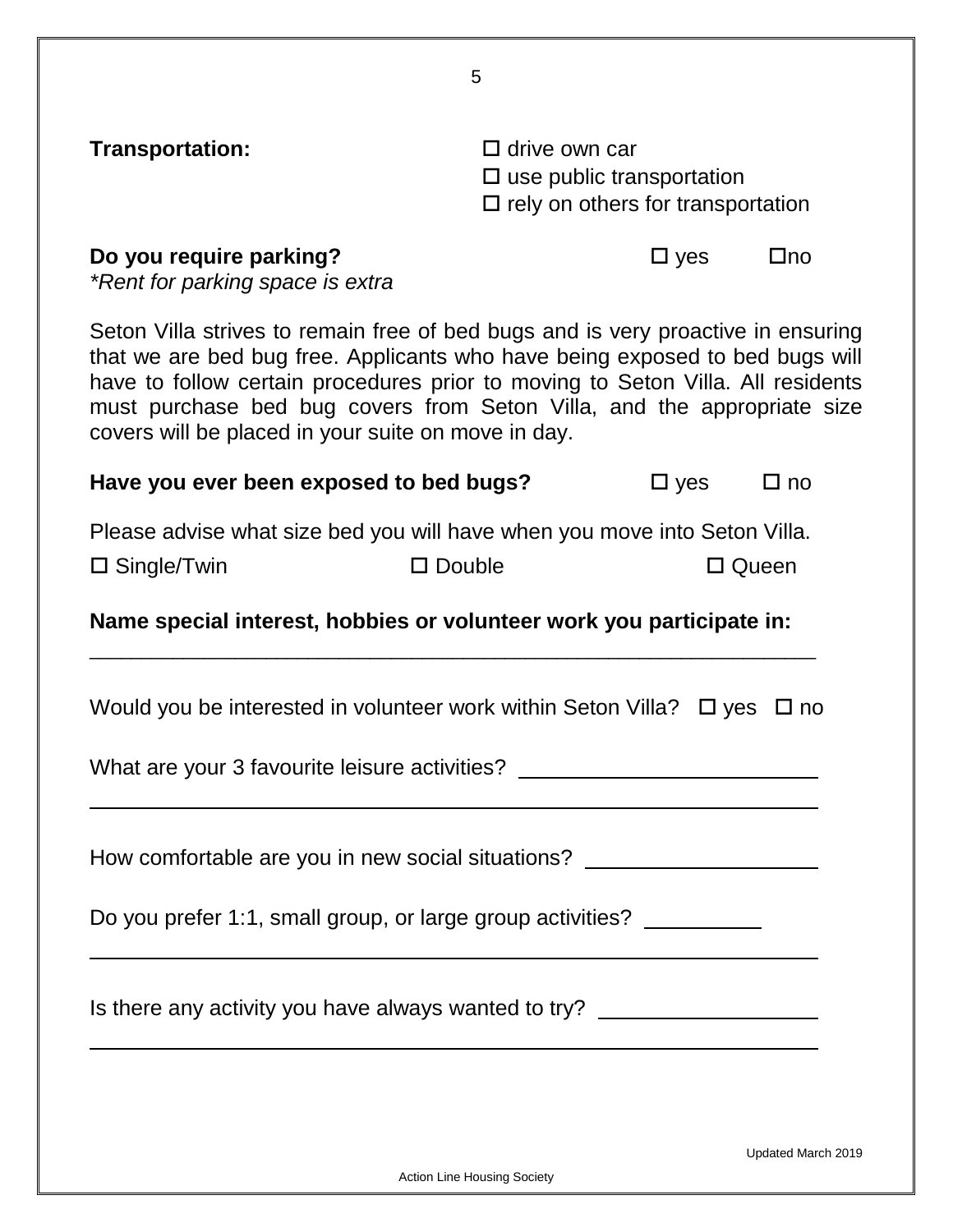6

Once settled at Seton Villa, what would your top 3 priorities be:

| How did you hear about Seton Villa?           |      |  |  |  |  |
|-----------------------------------------------|------|--|--|--|--|
| What was your occupation while still working? |      |  |  |  |  |
|                                               |      |  |  |  |  |
| Person completing this form                   | Date |  |  |  |  |

Seton Villa accepts applications from persons aged 65 years or older, or in the case of joint applications, one of the two persons must be 65 years or older. Eligible applicants will be considered without regard to their sex, race, religion, national origin, political beliefs, gender identity, or ancestry. For joint applications, please complete separate application forms.

Seton Villa Retirement Centre is owned and operated by Action Line Housing Society with the mandate to provide healthy and affordable supportive housing to seniors.

In keeping with our agreement with BC Housing, total annual income must not exceed Housing Income Limits (HILs) set by Government of Canada**.** *Priority will be given to applicants whose annual income is above Seton Villa's minimum income requirement of \$31,000 up to a maximum of \$75,000.* Consideration will be given to those with higher incomes only if there are no applicants who meet the BC Housing criteria.